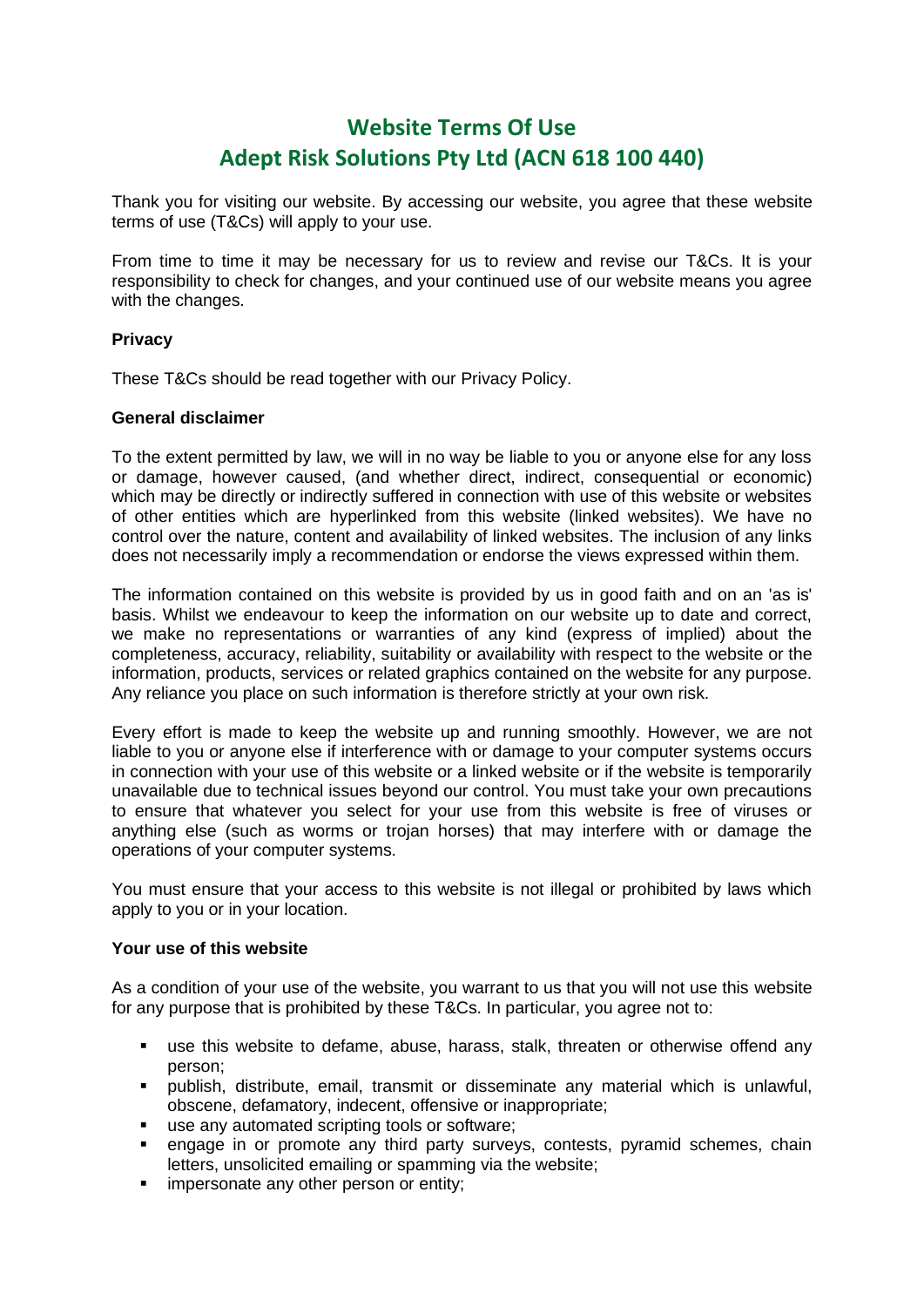- upload, post, email, transmit or otherwise make available using the website any material that you do not have a right to make available or which contains viruses, or other computer codes, files or programs designed to interrupt, limit or destroy the functionality of other computer software or hardware or to utilise other computer systems for improper purposes or without authorisation; or
- **•** breach any laws or regulations which are applicable to your use of this website.

# **Copyright**

Unless otherwise acknowledged, all material on this website, including text, graphics, information, and coding, is our property. All copyright is reserved.

You are provided with access to this website and may download, store, display, print or make a single copy of the information or material stored on this website (in its unaltered form) and for your personal and non-commercial use only. Except for these purposes, and for the purposes of and subject to the conditions prescribed under the *Copyright Act 1968* (Cth) (or any similar statute that applies in your jurisdiction), you may not, in any form or by any means:

- adapt, reproduce, store, distribute, transmit, print, display, perform, publish or create derivative works from any part of this website; or
- commercialise any information, products or services obtained from any part of this website, without our written permission.

All trade names, trademarks, service marks and other product and service names and logos ('**marks**') displayed on this website are proprietary to their respective owners and are protected by applicable trade mark and copyright laws. These marks may be our registered or unregistered marks or may belong to others and are used on this website with permission of the relevant owner.

Nothing contained on this website should be construed as granting any licence or right of use of any mark which is displayed on this website without the express written permission of the relevant owner.

If you use any of our marks to refer to our activities, products or services, you must include a statement attributing that mark to us. You must not use any of our marks:

- in or as the whole or part of your own marks;
- in connection with activities, products or services which are not ours;
- in a manner which may be confusing, misleading or deceptive; or
- **.** in a manner that disparages us or our information, products or services (including this website).
- **.** in a manner that seeks to pass off our marks as any other product, service or entity.
- in a manner that is prohibited by law.

## **Linked websites**

This website may contain links to other external websites which, once clicked, will take you away from this website. Those links are provided for convenience only and may not remain current or be maintained. We have no control over or rights in any linked website that is not our own.

Unless specifically stated, the inclusion of a linked website should not be construed as any endorsement, approval, recommendation or preference by us of the owners or operators of the linked website, or for any information, product or service referred to on the linked